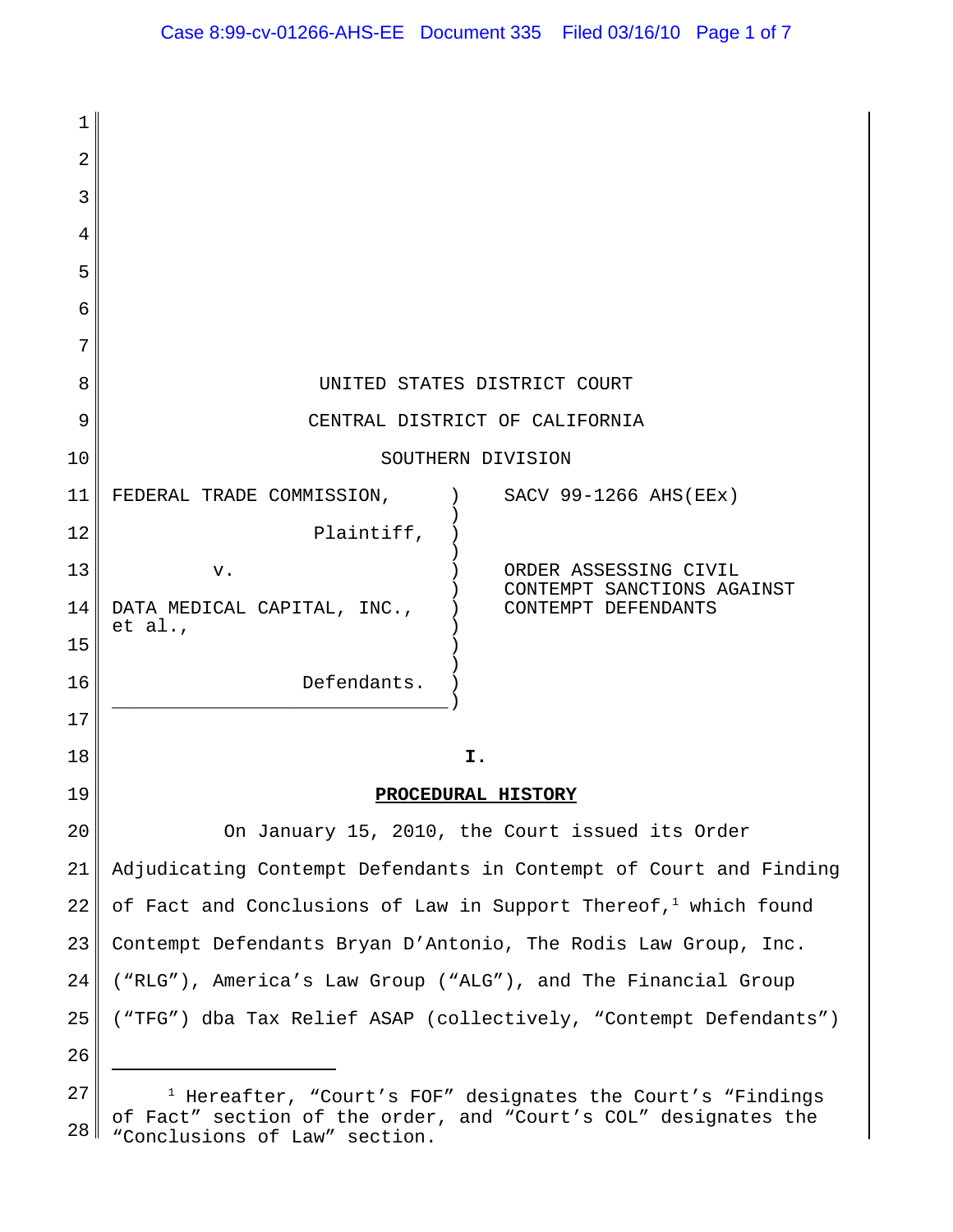## Case 8:99-cv-01266-AHS-EE Document 335 Filed 03/16/10 Page 2 of 7

1 2 3 4 5 6 7 in contempt of the Stipulated Final Judgment entered by this Court on July 13, 2001. $^2$  On January 29, 2010, Mr. D'Antonio filed supplemental opposition to the Federal Trade Commission's ("FTC") request for sanctions. The FTC filed a reply to Mr. D'Antonio's supplemental opposition on February 19, 2010. The matter came on for hearing on March 1, 2010, at the conclusion of which the Court took the matter under submission.

8

9

#### **II.**

#### **DISCUSSION**

10 11 12 13 14 15 16 17 18 19 20 21 22 23 24 25 Courts have authority to assess compensatory sanctions for violation of their orders. United States v. United Mine Workers of Am., 330 U.S. 258, 303-04 (1947). Consumer loss is a common measure for compensatory sanctions in civil contempt proceedings. FTC v. Trudeau, 579 F.3d 754, 771 (7th Cir. 2009); see also FTC v. Stefanchik, 559 F.3d 924, 931-32 (9th Cir. 2009) (stating that "courts have often awarded the full amount lost by consumers rather than limiting damages to a defendant's profits"); FTC v. Figgie Int'l, 994 F.2d 595, 606 (9th Cir. 1993) (stating that the "fraud in the selling, not the value of the thing sold, is what entitles consumers . . . to full refunds"). The FTC bears the initial burden of establishing a baseline figure through a reasonable approximation of consumer loss. Trudeau, 579 F.3d at 773. This figure may include costs associated with locating and reimbursing defrauded purchasers. Id. at 774. It may also include reasonable attorneys' fees,

<sup>27</sup> 28  $2$  Because the parties are familiar with the procedural history, facts, and parties' positions, they are not restated here except as necessary to explain the Court's decision.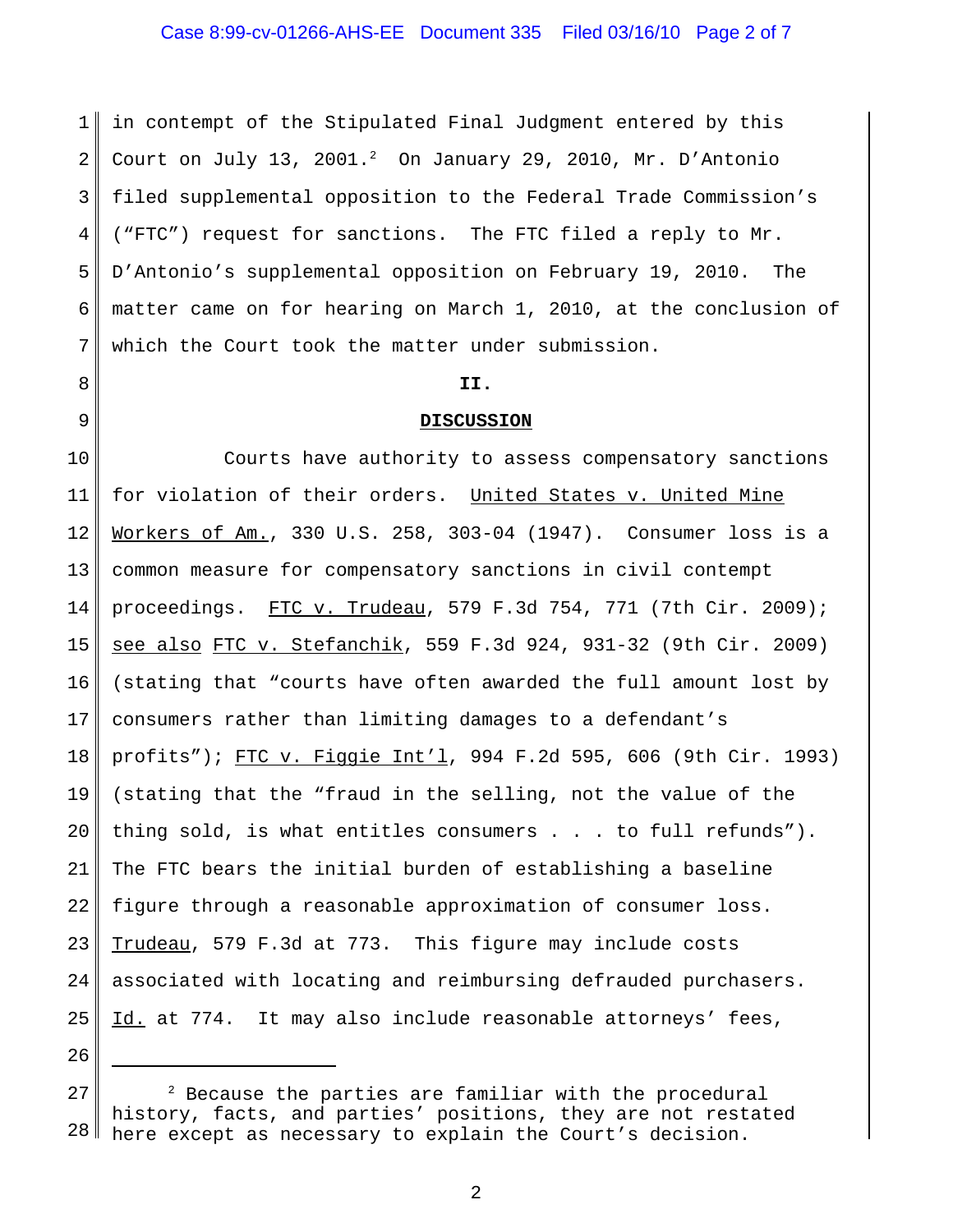## Case 8:99-cv-01266-AHS-EE Document 335 Filed 03/16/10 Page 3 of 7

1 2 3 4 5 6 7 costs, and expenses. See Whittaker Corp. v. Execuair Corp., 953 F.2d 510, 517 (9th Cir. 1992) (affirming district court's order to pay contempt sanctions, including \$600,000 in attorneys' fees, costs, and expenses). Once the baseline figure is established, the burden shifts to defendant to show that the figure is inaccurate or that defendant is entitled to an offset. Trudeau, 579 F.3d at 773.

8 9 10 11 12 13 14 15 16 17 18 Here, consumers paid \$12,116,252 to Contempt Defendants and were refunded \$1,483,469. (Court's FOF ¶ 106.) These amounts have been cited or relied on by various parties, and, in any event, stand uncontroverted. (Court's COL ¶ 59.) The FTC seeks initial compensatory contempt sanctions in the amount of \$11,406,681, which includes \$10,632,783 in consumer loss and \$773,899.62 in costs incurred by the Receivership Estate (\$445,005.94 for operating expenses of the Receivership entities and \$328,893.68 for fees and expenses of the Receivership and the Receiver's attorneys).<sup>3</sup> Thus, the baseline figure is \$11,406,681.4

19

20

21 22 23 3 In the FTC's Supplemental Reply to Bryan D'Antonio, it seeks initial compensatory contempt sanctions of \$11,272,012. (See Doc. No. 328.) Because of the Court's order approving fees and expenses for the Receivership and the Receiver's attorneys on March 8, 2010 (see Doc. No. 333), the Court has added \$134,669 to this figure.

24 25 26 27 28 <sup>4</sup> The FTC suggests leaving the record open to augment the sanctions judgment with future costs associated with locating and reimbursing defrauded consumers, plus other costs incurred by the Receivership Estate when they are known. The Court has included Receivership costs, fees, and expenses disclosed to all parties before issuance of this order. However, the Court declines to entertain future requests to add costs associated with locating defrauded consumers, or any other Receivership fees, costs, and expenses, in the contempt sanctions judgment.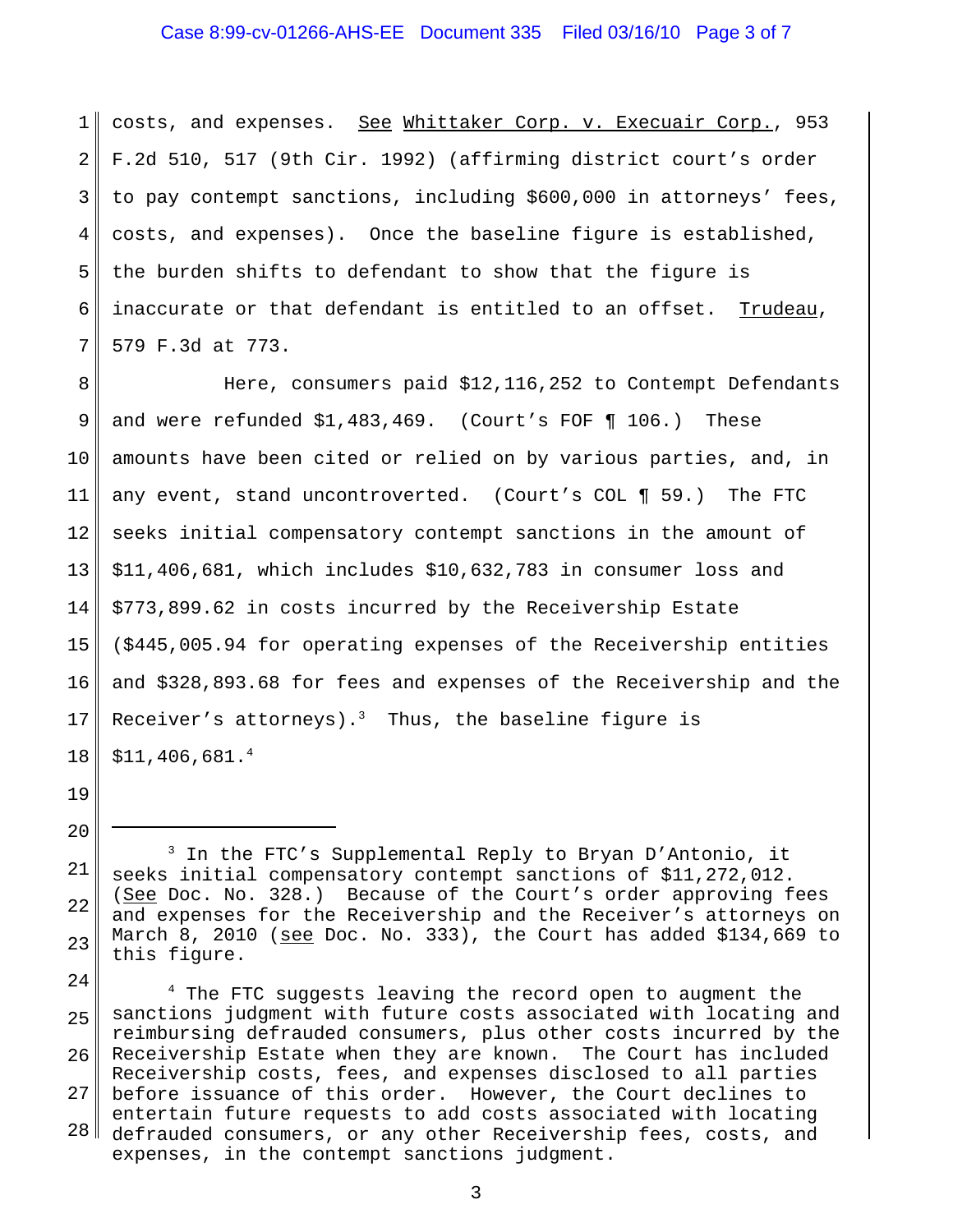1

#### **A. Bryan D'Antonio**

2 3 4 5 6 7 8 9 10 11 12 13 14 15 16 17 Defendant D'Antonio urges that sanctions be denied, or alternatively that they be assessed at no more than \$2 million. Mr. D'Antonio argues that \$2 million is appropriate for the following reasons: (1) the consumer-loss baseline figure improperly includes \$3,369,521 from TFG because TFG had its own separate consumer base and there are no findings that payments to TFG related to loan-modifications; (2) the figure improperly includes \$920,409 in net payments to ALG because ALG did not have a fair opportunity to satisfy its clients before the Receiver took over; (3) the figure improperly includes \$1,691,600 in funds to RLG during the last three months of RLG's operation because RLG was deprived of the opportunity to satisfy its customers; and (4) the figure improperly includes \$2,651,253 because Mr. D'Antonio cannot afford his household expenses, let alone a multi-million dollar judgment, and a judgment higher than \$2 million would amount to a financial death sentence.

18 19 20 21 22 23 24 25 26 27 28 Defendant D'Antonio's contentions are rejected. First, as to the \$3,369,521 in funds attributable to TFG, the Court found that TFG was bound by the permanent injunction because it had actual notice of the injunction, acted in concert with Mr. D'Antonio, and was Mr. D'Antonio's alter ego. (Court's COL ¶¶ 20-29.) TFG violated the permanent injunction by participating directly in a telemarketing campaign. (Court's COL ¶ 46.) Consequently, the consumer funds received by TFG as a result of its campaign are properly included in the contempt sanctions. To the extent that Mr. D'Antonio argues that all of the consumer funds received by TFG should not be included, he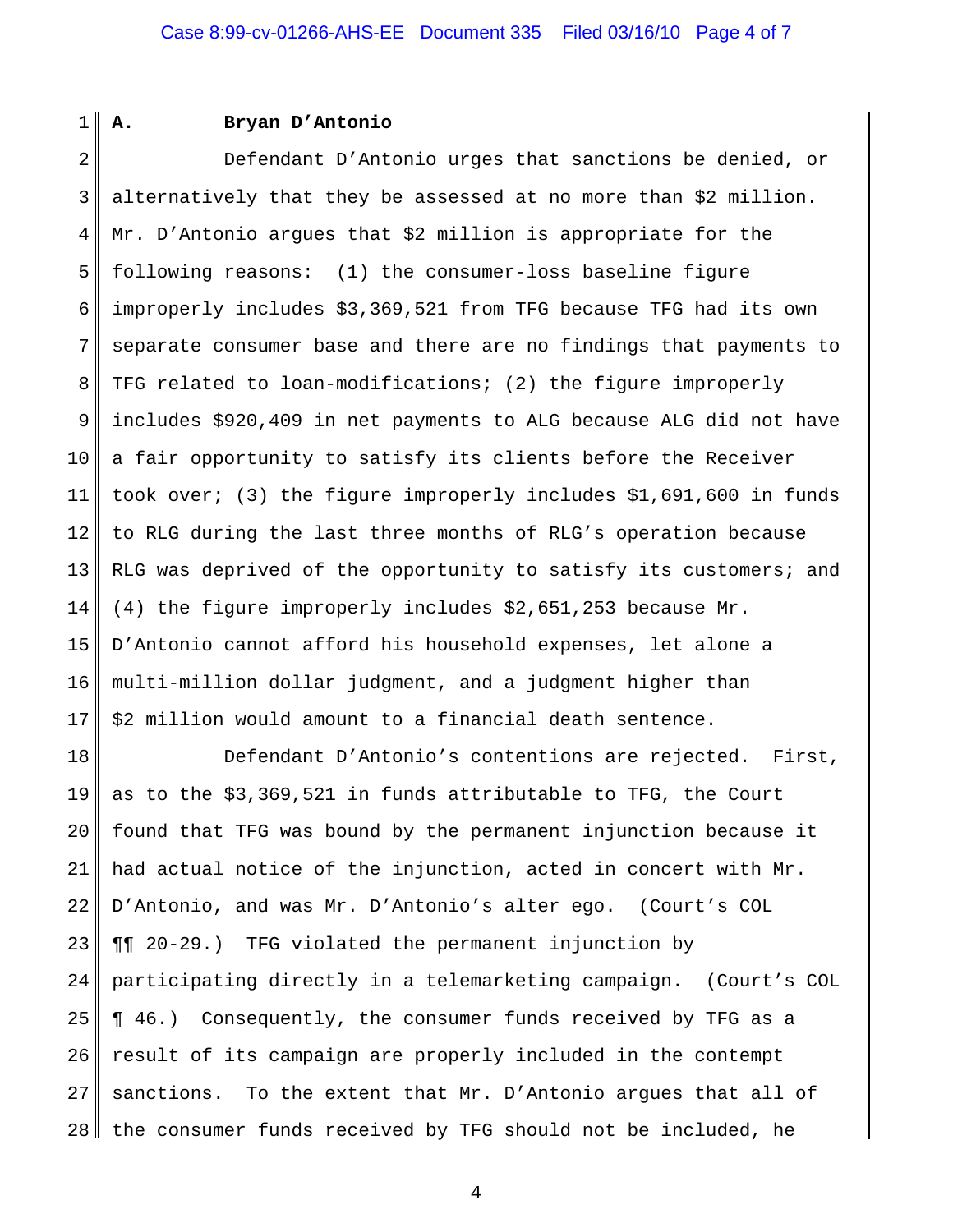### Case 8:99-cv-01266-AHS-EE Document 335 Filed 03/16/10 Page 5 of 7

1 2 3 4 fails to carry his burden to establish that the figure is inaccurate or that he is entitled to an offset because a specific amount of the consumer funds received by TFG did not violate the permanent injunction. See Trudeau, 579 F.3d at 773.

5 6 7 8 9 10 11 12 13 14 15 16 17 18 19 Second, as to the \$920,409 in net payments to ALG and \$1,691,600 in payments to RLG, defendant D'Antonio is not entitled to an offset because he has not set forth specific evidence that any of the customers were wholly satisfied with services received.<sup>5</sup> Id. (allowing offset if defendant shows that "some customers where wholly satisfied with their purchase."); cf. Figgie, 994 F.2d at 607 ("While ordinarily the proper measure of restitution is the amount of enrichment received, if the loss suffered by the victim is greater than the unjust benefit received by the defendant, the proper measure of restitution may be to restore the status quo.") (citation omitted). Defendant D'Antonio fails to carry his burden to show why he is entitled to offset because he does not identify customers who were wholly satisfied, and he therefore fails to offset the baseline figure by the amount paid by such customers.

20 21 22 23 As to Mr. D'Antonio's claim that he should not be responsible for \$2,651,253 in sanctions because he cannot afford a higher judgment than \$2 million, his argument fails because he does not offer any authority to support such reduction when

24

<sup>25</sup> 26 27 28 <sup>5</sup> The Court also found that Contempt Defendants continued to engage in telemarketing in violation of the permanent injunction from mid-April 2009 until the Receiver took over on May 28, 2009, and that there is no evidence that the Contempt Defendants had obtained or could obtain the promised results for their new clients. (Court's COL ¶ 63.)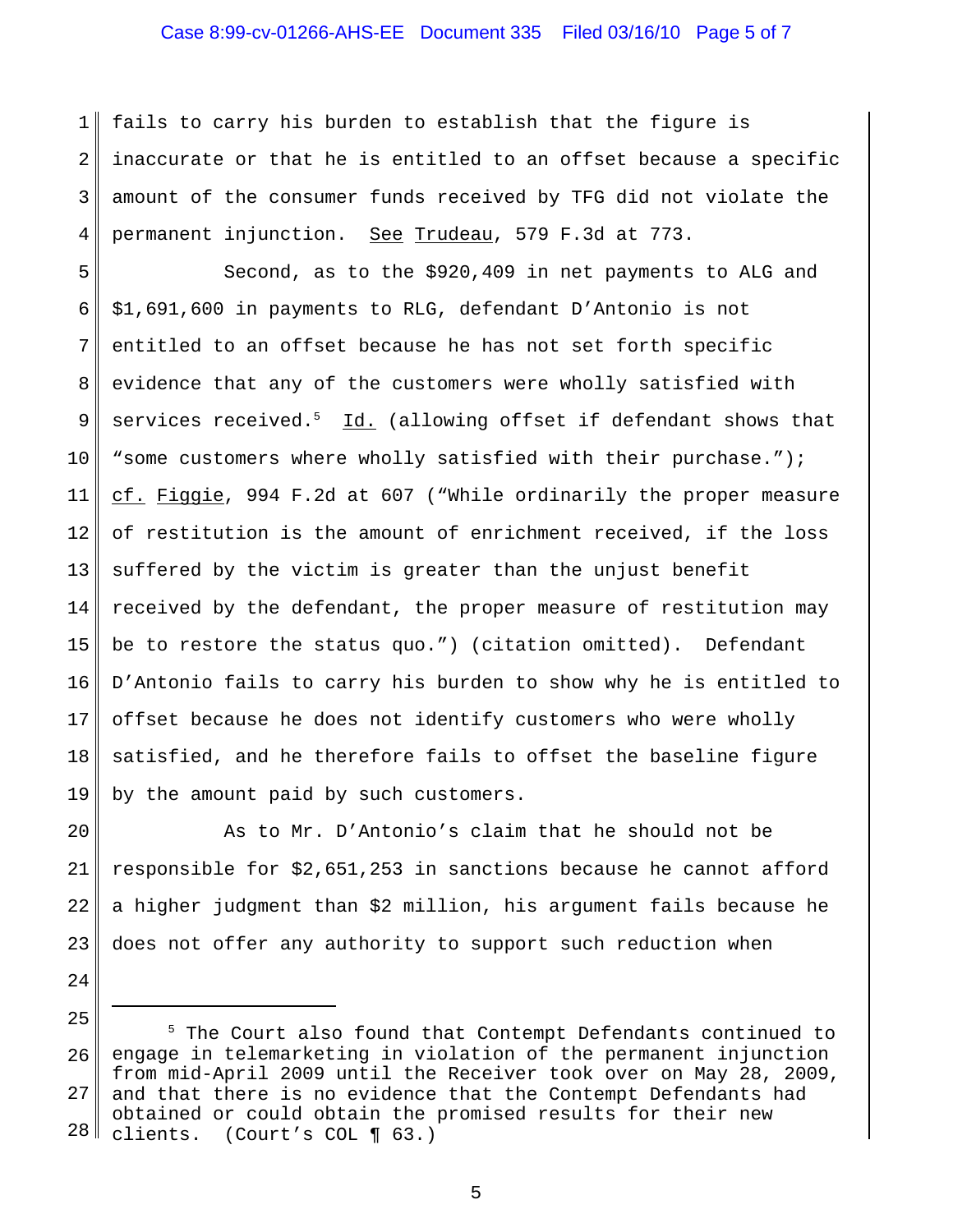## Case 8:99-cv-01266-AHS-EE Document 335 Filed 03/16/10 Page 6 of 7

1 2 3 4 5 compensatory sanctions are imposed. The Court does have discretion to limit sanctions in light of defendant D'Antonio's financial circumstances, but the Court declines to grant Mr. D'Antonio's request owing to the severity of his contumacious conduct.

6

## **B. The Rodis Law Group**

7 8 9 10 11 12 RLG acted in a common enterprise with the other Contempt Defendants and thus "share[s] liability for the unlawful practices of any of the participants without regard to their corporate identities or affiliation."6 (Court's COL ¶ 30.) Accordingly, RLG is joint and severally liable for the consumer loss of \$11,406,681. (See COL ¶ 32.)

13

### **C. America's Law Group**

14 15 16 17 18 19 ALG acted in a common enterprise with the other Contempt Defendants and thus "share[s] liability for the unlawful practices of any of the participants without regard to their corporate identities or affiliation." (Court's COL ¶ 30.) Accordingly, ALG is joint and severally liable for the consumer loss of \$11,406,681. (See COL ¶ 32.)

20

#### **D. The Financial Group**

21 22 TFG acted in a common enterprise with the other Contempt Defendants and thus "share[s] liability for the unlawful

23

<sup>24</sup>

<sup>25</sup> 26 27 28  $6$  At the March 1, 2010 hearing, RLG indicated that it would wind itself down, waive any rights or claims it may have now or in the future to any of its assets in favor of the Receivership, and dissolve. In the event this offer satisfies the FTC's concerns, judgment may not be necessary with respect to RLG. However, unless RLG and the FTC reach agreement, and the Court receives notice of such agreement, RLG remains liable for the sanctions judgment.